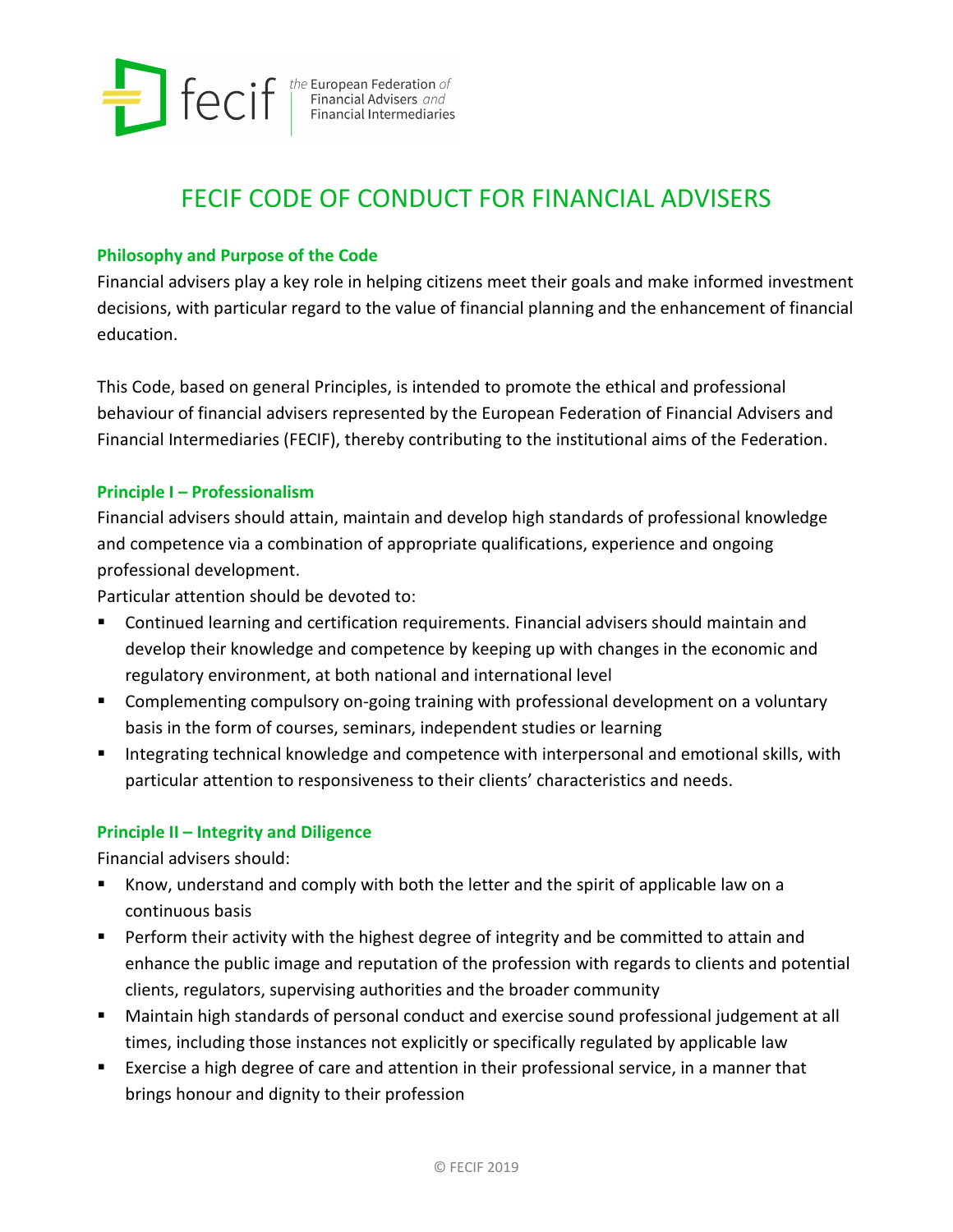

 $\text{feCif} \left[ \text{Ric} \right] \left[ \text{Ric} \right] \text{The European Federation of Financial Advances and Financial Intermediaries.}$ 

 Not accept requests from clients, potential clients, financial intermediaries or other relevant stakeholders which are not in conformity with applicable law

## **Principle III – Clients' Best Interests - General Criteria**

As trusted professionals, financial advisers should act honestly, fairly and professionally in accordance with the best interests of their clients. Financial advisers should place the clients' interests above their own private interests at all times by committing themselves to:

- **Dbjectivity.** Financial advice should be constantly based on thorough research, bespoke knowledge of the clients' characteristics and needs, sound understanding of services and products and optimal matching of clients' profiles with the services and products which best suit them
- **Fairness.** Financial advisers should provide clients and potential clients with complete, clear and up-to-date information in a manner that is comprehensive, accurate and understandable
- **Confidentiality.** Financial advisers should take all reasonable steps to ensure the confidentiality of all personal and business information relating to their clients, complying with applicable law

## **Principle IV – Clients' Best Interests - Provision of Services**

Financial advisers should proactively offer and provide service levels, in a timely and efficient way, which are adequate for their clients' circumstances and needs. Specific attention should be devoted to:

- Listening and understanding clients' and potential clients' needs, instances, requests and complaints regardless of whether these activities are functional to the acquisition of new clients and/or the promotion of services and products
- Obtaining and updating the necessary information on the clients' or potential clients' characteristics and needs, with particular regard to their knowledge and experience, personal financial situation and investment objectives
- **Informing clients on real costs, benefits and conditions of services and products in a precise, fair** and understandable manner, abstaining from inaccurate and misleading information, with particular regard to future performance of investments
- Assisting clients to exercise informed and responsible choice in their financial decisions on a continuous basis
- Ensuring that all information, including marketing communications, addressed to clients or potential clients are fair, clear and not misleading; marketing communications should be clearly identifiable as such